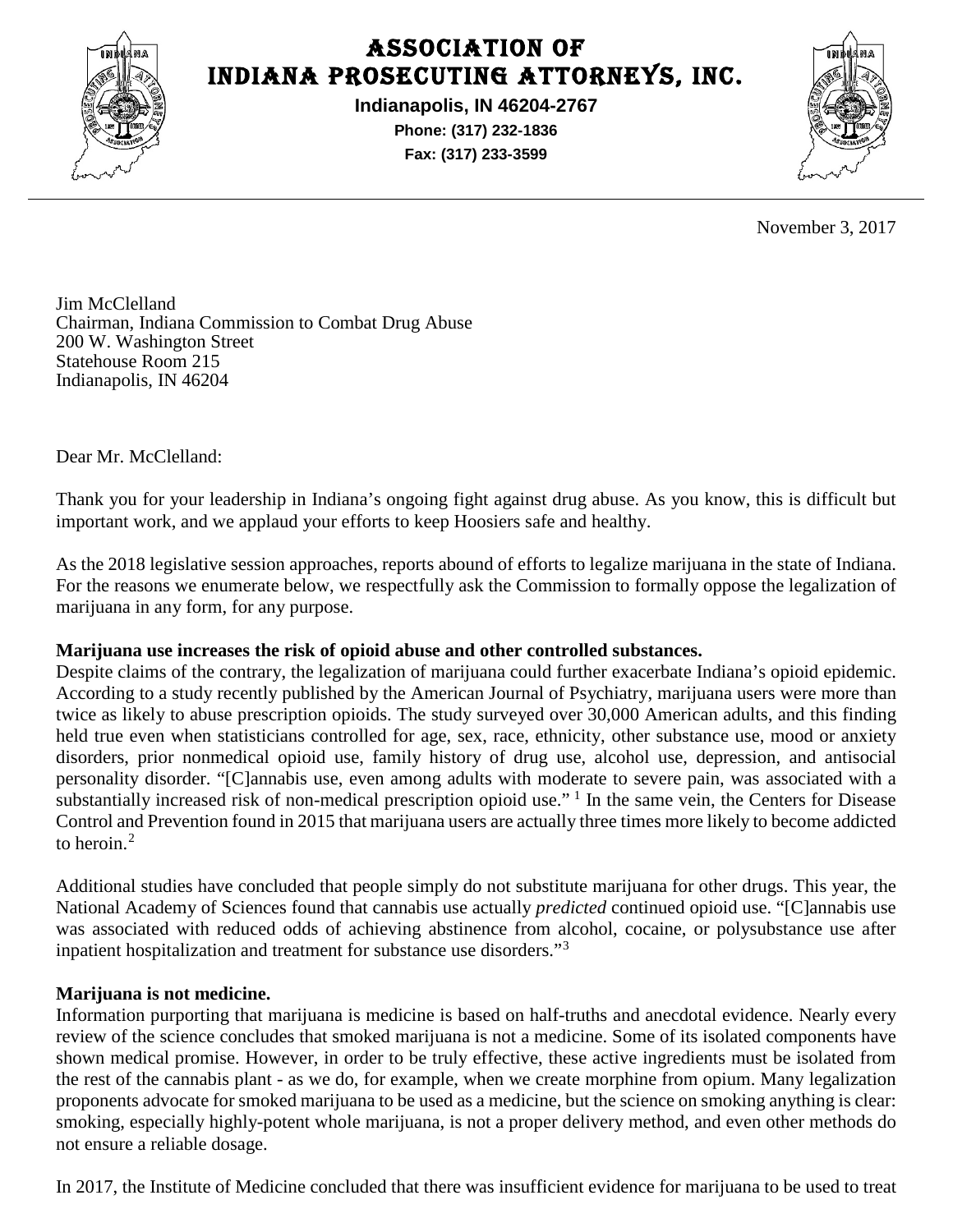dementia, glaucoma, chronic pain-associated depression, cancer, irritable bowel syndrome, amyotrophic lateral sclerosis, epilepsy, and chorea.<sup>[4](#page-2-3)</sup> There was limited evidence for derivatives of marijuana to be used for nausea, multiple sclerosis, and chronic pain, but the Institute did not recommend smoking marijuana for these conditions. Furthermore, no major medical association is in favor of smoked marijuana for widespread medical use. In fact, many major public health organizations have weighed in strongly against the concept, including the American Society of Addictive Medicine, the American Cancer Society, the American Glaucoma Foundation, the National Multiple Sclerosis Society, the American Medical Association, and the Center for Adolescent Substance Abuse Research.

Finally, "whole plant" marijuana is not an approved medicine under the U.S. Food and Drug Administration's scientific review process. The FDA process for approving medicine remains the only scientific and legally recognized procedure for bringing safe and effective medications to the American public. To date, the FDA has not found marijuana to be either safe or effective medicine for any condition.

## **Marijuana legalization has had devastating effects in other states.**

States that have legalized marijuana have suffered the consequences, particularly in three primary areas – in the workforce, on the roads, and in youth.

As marijuana use has increased in states that have enacted legalization, so has workplace impairment. This translates into serious and extensive impacts to both employees and employers, including reduced employee wellness and increased employer costs. Even when controlling for alcohol use, the National Survey on Drug Use and Health found that marijuana users are 106% more likely to have missed at least one day of work in the last month because they "just didn't want to be there," and 40% more likely to have missed at least a day in the last month due to illness and injury.<sup>[5](#page-2-4)</sup> Legalization has also had serious impacts on workforce availability. The CEO of large Colorado construction company GE Johnson has said that his company "has encountered so many job candidates who have failed pre-employment drug tests because of their THC use that it is actively recruiting construction workers from other states."[6](#page-2-5)

Marijuana is directly linked to impaired driving. In 2012, the British Medical Journal concluded that marijuana use doubles the risk of car accidents.<sup>[7](#page-2-6)</sup> Unsurprisingly, marijuana legalization has also caused an increase in traffic fatalities in Washington and Colorado. In Washington, marijuana-related traffic fatalities more than doubled in the year after retail sales of marijuana were allowed.<sup>[8](#page-2-7)</sup> In Colorado, a driver tests positive for marijuana in almost one of every five traffic deaths, a number that has steadily increased since legalization.<sup>[9](#page-2-8)</sup>

Lastly, the impact of marijuana legalization on youth cannot be overstated. Frequent pot use by kids correlates with increased social problems like dropouts and welfare dependency. Since Colorado and Washington legalized marijuana, regular use of the drug among children has been above the national average, and continues to rise faster than the national average. From 2014 to 2015, Colorado youth ranked first in the nation for past month marijuana use, up from fourth in 2011-2012 and fourteenth in 2005-2006.<sup>[10](#page-2-9)</sup> In fact, the National Survey on Drug Use and Health of 2014-2015 found that the top ten states with the highest rate of current marijuana youth use were all medical marijuana states, but the bottom ten were all non-medical marijuana use.

For all of these reasons, we strongly believe both medicinal and recreational marijuana legalization are wrong for Indiana. We urge you to take a stand against these policies that would cause further harm to communities already suffering from the devastating effects of drug abuse. Thank you for your time and consideration.

Sincerely,

David N. Powell Executive Secretary